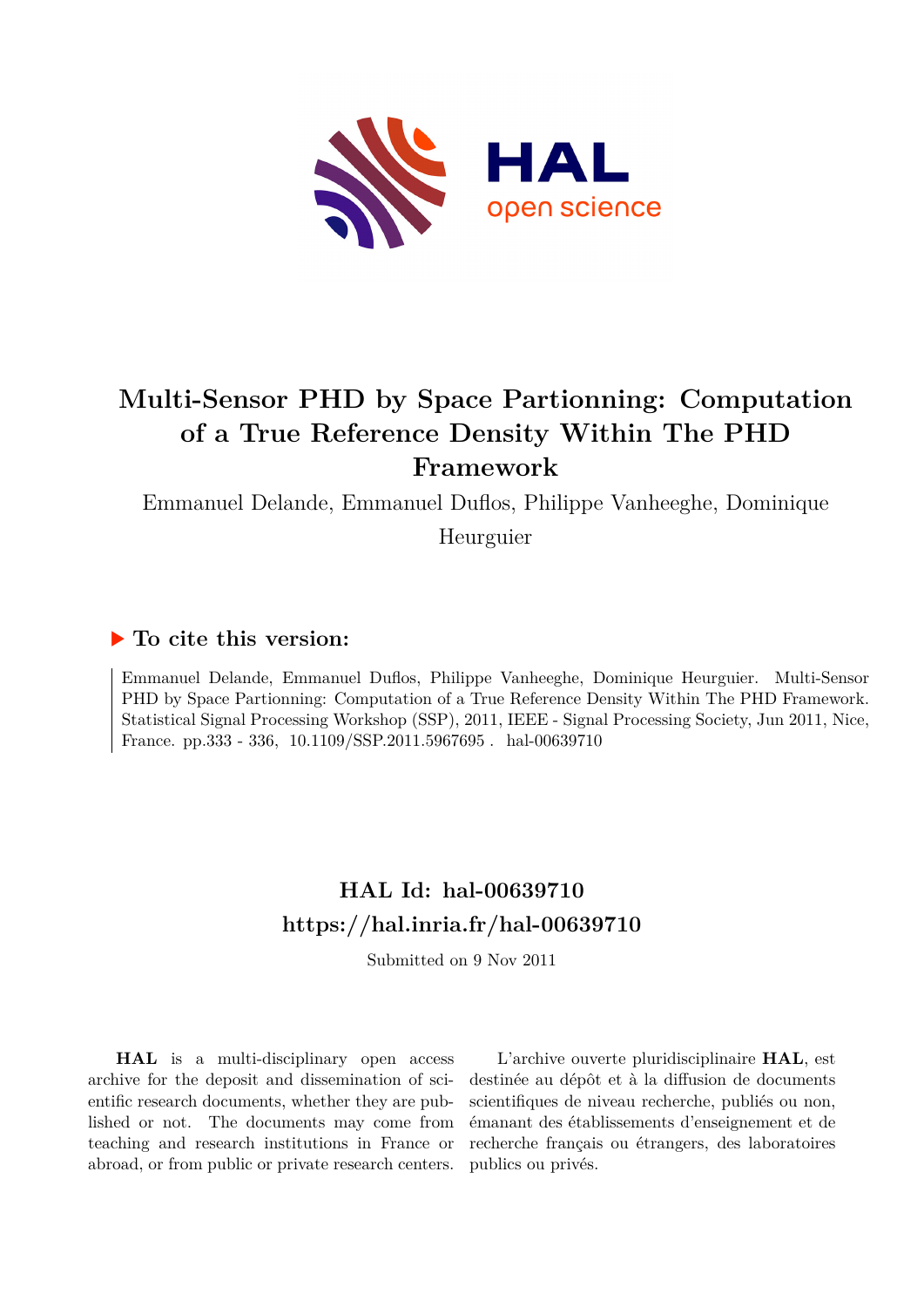### **MULTI-SENSOR PHD BY SPACE PARTITIONING: COMPUTATION OF A TRUE REFERENCE DENSITY WITHIN THE PHD FRAMEWORK**

*E. DELANDE, E. DUFLOS, P. VANHEEGHE*

LAGIS FRE CNRS 3303 Ecole Centrale de Lille 59651 Villeneuve d'Ascq, France

#### **ABSTRACT**

In a previous paper, the authors proposed an extension of the Probability Hypothesis Density (PHD), a well-known method for singlesensor multi-target tracking problems in a Bayesian framework, to the multi-sensor case. The true expression of the multi-sensor data update PHD equation was constructed using finite sets statistics (FISST) derivative techniques on functionals defined on multi-sensor observation and state space named "cross-terms". In this paper, an equivalent expression in a combinational form is provided, which allows an easier interpretation of the data update equation. Then, using the joint partitioning proposed by the authors in the previous paper, an exact multi-sensor multi-target PHD filter is efficiently propagated on a benchmark scenario involving 10 sensors and up to 10 simultaneous targets where the brute force approach would have been extremely burdensome. The availability of a true reference PHD then allows a validation of the classical iterated-corrector approximation method, albeit limited to the scope of the implemented scenario.

*Index Terms***—** Probability Hypothesis Density, Multi-sensor system, Multi-target tracking

#### **1. INTRODUCTION**

In the general multi-sensor multi-target Bayesian framework, an unknown (and possibly varying) number of targets whose states  $x_1, \ldots x_n$ <sup>1</sup> are observed by several sensors which produce a collection of measurements  $z_1, ..., z_m$  at every time step k. Mahler's work on FISST ([1]) provides a mathematical framework to build multi-object densities and derive the Bayesian rules. Randomness on object number and their states are encapsulated into random finite sets (RFS), namely multi-target (state) sets  $X = \{x_1, ..., x_n\}$  and multi-sensor (measurement) set  $Z_k = \{z_1, ..., z_m\}$ . The objective is then to propagate the multi-target probability density  $f_{k|k}(X|Z^{(k)})$ by using the Bayesian set equations at every time step  $k$ :

$$
f_{k+1|k}(X|Z^{(k)}) = \int f_{k+1|k}(X|W)f_{k|k}(W|Z^{(k)})\delta W \quad (1)
$$

$$
f_{k+1}(Z_{k+1}|X)f_{k+1|k}(X|Z^{(k)})
$$

$$
f_{k+1|k+1}(X|Z^{(k+1)}) = \frac{f_{k+1}(Z_{k+1}|X)f_{k+1|k}(X|Z^{(k)})}{\int f_{k+1}(Z_{k+1}|W)f_{k+1|k}(W|Z^{(k)})\delta W}
$$
\n(2)

### *D. HEURGUIER*

OPS / HAT / SPM Thales Communication 92704 Colombes, France

where  $Z^{(k)} = \bigcup_{t \leq k} Z_t$  is the collection of measurements up to time  $k$ ,  $f_{k|k}(W|Z^{(k)})$  is the current multi-target posterior density in set W,  $f_{k+1|k}(X|W)$  is the current multi-target Markov transition density, from set W to set X,  $f_{k+1}(Z|X)$  is the current multi-sensor multi-target likelihood function.

Even though equations (1), (2) are well built within the FISST framework, they are untractable because of the set integrals and the probability densities defined on multi-object spaces. Mahler proposed in [2] to limit the propagation of the multi-target probability density  $f_{k|k}(X|Z^{(k)})$  to its first-moment density, the PHD  $D_{k|k}(x|Z^{(k)})$ . The PHD encapsulates information on *both* target number and states but, being defined on the single-state space  $X$ , its propagation does not require the computation of cumbersome set integrals or multiobject densities. Under certain assumptions on the target motion and the observation models, Mahler provided in [2] the tractable PHDequivalents of Bayesian set equations (1) and (2), the latter in the single-sensor case *only*.

In a previous paper ([3]), the authors extended Mahler's work and provided a true multi-sensor data update equation in a derivative form. Here, an equivalent expression in a combinational form is given; it allows an intuitive intepretation of the data update equation and made easier the comparison with Mahler's own extension to the two-sensor case ([4]), which turned to be conclusive. This paper also provides simulation results from the comparison between the PHD propagated by the true data update equation and by the classical iterated-corrector approximation on a given scenario. Note that the theoretical results presented here are more detailed in [5], and that a full understanding of this work requires some knowledge about FISST theory and calculus rules which may be found in [1].

#### **2. MULTI-SENSOR DATA UPDATE EQUATION**

Following the time update step and with the same assumption than exposed by Mahler ([2]), the updated distribution  $f_{k+1|k}(X|Z^{(k)})$ is assumed Poisson with parameter  $\mu$  and intensity  $\mu s(x)$ <sup>2</sup>. Since  $f_{k+1|k}(X|Z^{(k)})$  is Poisson, its intensity  $\mu s(x)$  equals the time updated PHD  $D_{k+1|k}(x|Z^{(k)})$  ([2]). Note that the following notations were chosen as close as possible to Mahler's work for clarity's sake.

This work was supported by the Direction Générale de l'Armement (DGA) and the Centre National de la Recherche Scientifique (CNRS)

<sup>&</sup>lt;sup>1</sup>The target state  $x_i \in \mathcal{X}$  is usually composed of a position, a velocity, etc.

 $^{2}\mu s(.) = \mu_{k+1|k} s_{k+1|k}(.)$ , time subscripts are omitted for simplicity's sake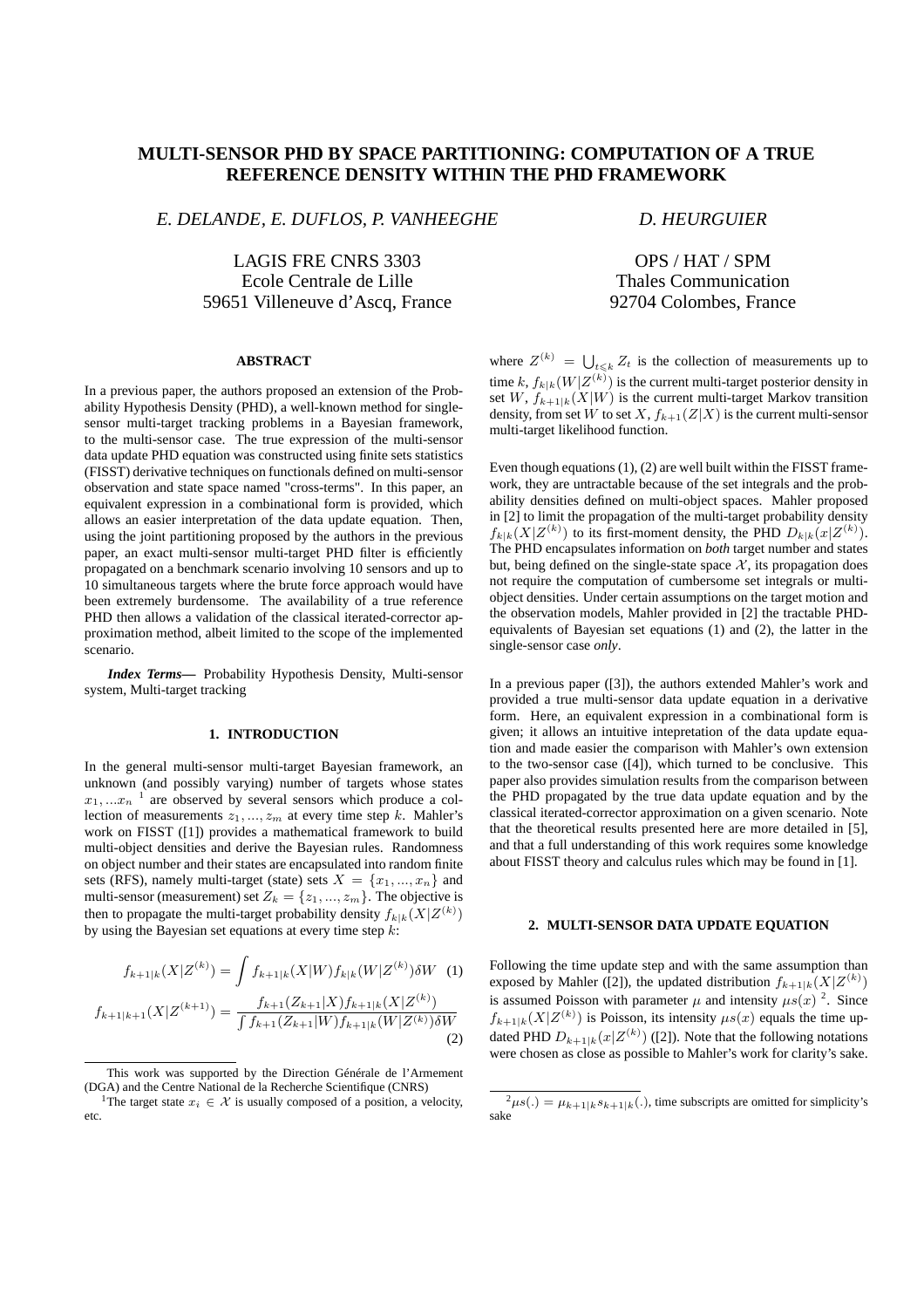#### **2.1. Observation model**

Assume that, following target transition between time steps  $k$  and  $k + 1$ , each sensor  $j \in [1 \ N]$  produces measurements *independently* of the others according to the observation model described as follows:

- Target *i* is detected with probability  $p_d^{[j]}(x_{k+1}^i)$ <sup>3</sup>;
- If detected, target *i* produces a *single* measurement  $z \in \mathcal{Z}^{[j]}$ with probability distribution  $f_{k+1}^{O,[j]}(z|x_{k+1}^{i}) = L_{z}^{[j]}(x_{k+1}^{i});$
- False alarms are Poisson with parameter  $\lambda^{[j]}$  and intensity  $\lambda^{[j]}c^{[j]}(z);$
- Observation processes on each target are independent conditionally on the multi-target set  $X_{k+1}$ .

#### **2.2. Cross-terms**

Generalizing the single-sensor case led the authors to the introduction and the definition of the *cross-terms* ([5]) which played an important role in the construction of the multi-sensor data update equation:

**Definition 2.1.** For each sensor  $j \in [1 \ N]$ , let  $g^{[j]}$  be a real*valued function on observation space*  $\mathcal{Z}^{[j]}$  such that  $\forall z \in \mathcal{Z}^{[j]}$ ,  $0 \leqslant g^{\left[j\right]}\!\left(z\right) \leqslant 1$ . Let h be a real-valued function on state space  $\mathcal X$  $\textit{such that} \, \forall x \in \mathcal{X}, \, 0 \leqslant h(x) \leqslant 1. \ \textit{The cross-term } \beta[g^{[1]},...,g^{[N]},h]$ *is the functional defined by:*

$$
\beta[g^{[1]}, ..., g^{[N]}, h] = \sum_{j=1}^{N} (\lambda^{[j]} c^{[j]} [g^{[j]}] - \lambda^{[j]})
$$

$$
+ \mu s \left[ h \prod_{j=1}^{N} \left( 1 - p_d^{[j]} + p_d^{[j]} p_{g^{[j]}}^{O, [j]} \right) \right] - \mu \quad (3)
$$

where  $p_{\text{min}}^{O,[j]}$  $g_{[j]}^{[j]}(x) = \int g^{[j]}(z) f_{k+1}^{[j]}(z|x) dz,$  $c^{[j]}[g^{[j]}] = \int g^{[j]}(z) c^{[j]}(z) dz$  and  $s[h] = \int h(x) s(x) dx$ .

Using FISST calculus rules ([2]), the cross-term  $\beta$  can be differentiated on a single-target space point  $x \in \mathcal{X}$  and/or an tuple of various single-sensor observation points  $z^{[j]} \in \mathcal{Z}^{[j]}$  ([5]). The analytical expressions of the differentiated cross-terms allows an intuitive interpretation as "likelihoods"<sup>4</sup>; for example, with  $N = 3$ :

• 
$$
\left[\frac{\delta\beta[g^{[1]},g^{[2]},g^{[3]},h]}{\delta x}\right]_{g^{[i]}=0,h=1} = \mu s(x) \prod_{j=1}^{3} \left(1-p_d^{[j]}(x)\right): a
$$

target is in state x *and* was not detected by any sensor;

- $\bullet \ \left[ \frac{\delta^3 \beta[g^{[1]},g^{[2]},g^{[3]},h]}{\delta x \delta z^{[1]}\delta z^{[2]}} \right]_{g^{[i]}=0,h=1} =$  $\mu s(x) \prod_{j=1}^2 \left( p_d^{[j]}(x) L_{z^{[j]}}^{[j]} \right)$  $\binom{[j]}{z^{[j]}}(x)$   $\left(1-p_d^{[3]}(x)\right)$ : a target is in state x, generated measurements  $z^{[1]}$  and  $z^{[2]}$  and was not detected by sensor 3;
- $\bullet \ \left[ \frac{\delta^2 \beta[g^{[1]},g^{[2]},g^{[3]},h]}{\delta z^{[1]}\delta z^{[2]}} \right]_{g^{[i]}=0,h=1}=$  $\mu s \left[ \prod_{j=1}^2 \left( p_d^{[j]} L_{z}^{[j]} \right) \right]$  $\binom{[j]}{z^{[j]}} \left(1-p_d^{[3]}\right)$ : a single target generated measurements  $z^{[1]}$  and  $z^{[2]}$  *and* was not detected by sensor 3.
- ${}^{3}p_{d}^{[j]}(.) = p_{d,k+1}^{[j]}(.)$ , time subscripts are omitted for simplicity's sake <sup>4</sup>"Likelihood" should not be interpreted in its classical Bayesian sense

Each cross-term above denotes a "likelihood" of a "link" between points in the single-state space  $\mathcal X$  and/or the observation spaces  $\mathcal Z^{[j]}$ , hence their name.

#### **2.3. Data update equation**

Denote by  $Z_{k+1}^{[j]} = \{z_1^{[j]},...,z_{m[j]}^{[j]}\}$  the set of current measurements produced by the *j*-th sensor, and by  $Z_{k+1} = (Z_{k+1}^{[1]}, ..., Z_{k+1}^{[N]})$  the current multi-sensor measurement set. The authors proposed in [3] a multi-sensor data update equation constructed as a set differentiation of the cross-term  $\beta[g^{[1]},...,g^{[N]},h]$ :

$$
D_{k+1|k+1}(x|Z^{(k+1)}) =
$$

$$
\left[\frac{\delta}{\delta x} \left(\frac{\delta^{m[1]+...+m[N]} }{\delta z_1^{[1]} \cdots \delta z_m^{[N]}} e^{\beta[g^{[1]} \cdots,g^{[N]},h]} \right)\right]_{g^{[i]}=0,h=1}
$$

$$
\left[\frac{\delta^{m[1]+...+m[N]} }{\delta z_1^{[1]} \cdots \delta z_{m[N]}^{[N]}} e^{\beta[g^{[1]} \cdots,g^{[N]},h]}\right]_{g^{[i]}=0,h=1}
$$
(4)

Since a single target, if detected by sensor  $j$  at the current time step, *cannot* generate more than one measurement in  $\mathcal{Z}^{[j]}$ , one can expect β to vanish if differentiated in at least two points from the *same* observation space  $\mathcal{Z}^{[j]}$ ; this is indeed the case within the FISST calculus rules. That is, remaining cross-terms in (4) are differentiated in measurements  $z^{[k_1]},...,z^{[k_n]}$  from *different* sensors  $k_1,...,k_n$  or, equivalently, on a tuple  $(z^{[k_1]},...,z^{[k_n]})$  defined on the cartesian product  $\mathcal{Z}^{[k_1]} \times ... \times \mathcal{Z}^{[k_n]}$ .

Thus, if we denote by:

- $\tilde{Z}_N$  the set of (unordered) q-tuples,  $1 \leq q \leq N$ , defined on current measurement set  $Z_{k+1}$ , with at most one measurement from each observation space;
- For any tuple  $T_i = (z^{[k_1]},...,z^{[k_n]}) \in \check{Z}_N$ ,  $\beta[T_i, h]$  the cross-term  $\left[\frac{\delta^n}{\delta} \right]$  $\frac{\delta^n}{\delta z^{[k_1]}...\delta z^{[k_n]}} \beta[g^{[1]},...,g^{[N]},h]\bigg]$  $g^{[i]}=0$

then (4) can be expanded as follows (see [5] for details):

$$
D_{k+1|k+1}(x|Z^{(k+1)}) = \sum_{T \in \mathcal{T}(\tilde{Z}_N)} \sum_{T_i \in T} \left( \beta[T_i, \delta_x] \prod_{\substack{T_j \in T \\ T_j \neq T_i}} \beta[T_j, 1] \right)
$$

$$
\beta[\emptyset, \delta_x] + \frac{\sum_{T \in \mathcal{T}(\tilde{Z}_N)} \prod_{T_i \in T} \beta[T_i, 1]}{\sum_{T \in \mathcal{T}(\tilde{Z}_N)} \prod_{T_i \in T} \beta[T_i, 1]} \tag{5}
$$

where:

- $T \in \mathcal{P}(\check{Z}_N)$  is a *combinational term*, i.e. a set of tuples containing each measurement in  $Z_{k+1}$  *once and only once*;
- $\mathcal{T}(\check{Z}_N) \subset \mathcal{P}(\check{Z}_N)$  is the set of all combinational terms.

Note that equations (4) and (5) are different forms from the *same* multi-sensor data update equation and therefore are *equivalent*. The combinational form (5) provides an easier interpretation of the data update process since, similarly to the cross-terms, each combinational term can be interpreted intuitively as a "likelihood" linking the whole measurement set  $Z_{k+1}$  to the state space X.

For example, with  $N = 2$  and  $Z_{k+1} = \{z_1^{[1]}, z_2^{[1]}, z_1^{[2]}\}\)$ , one of the combinational terms is  $\{(z_1^{[1]}, z_1^{[2]}), (z_2^{[1]})\}$  and it appears in (5) through the following products: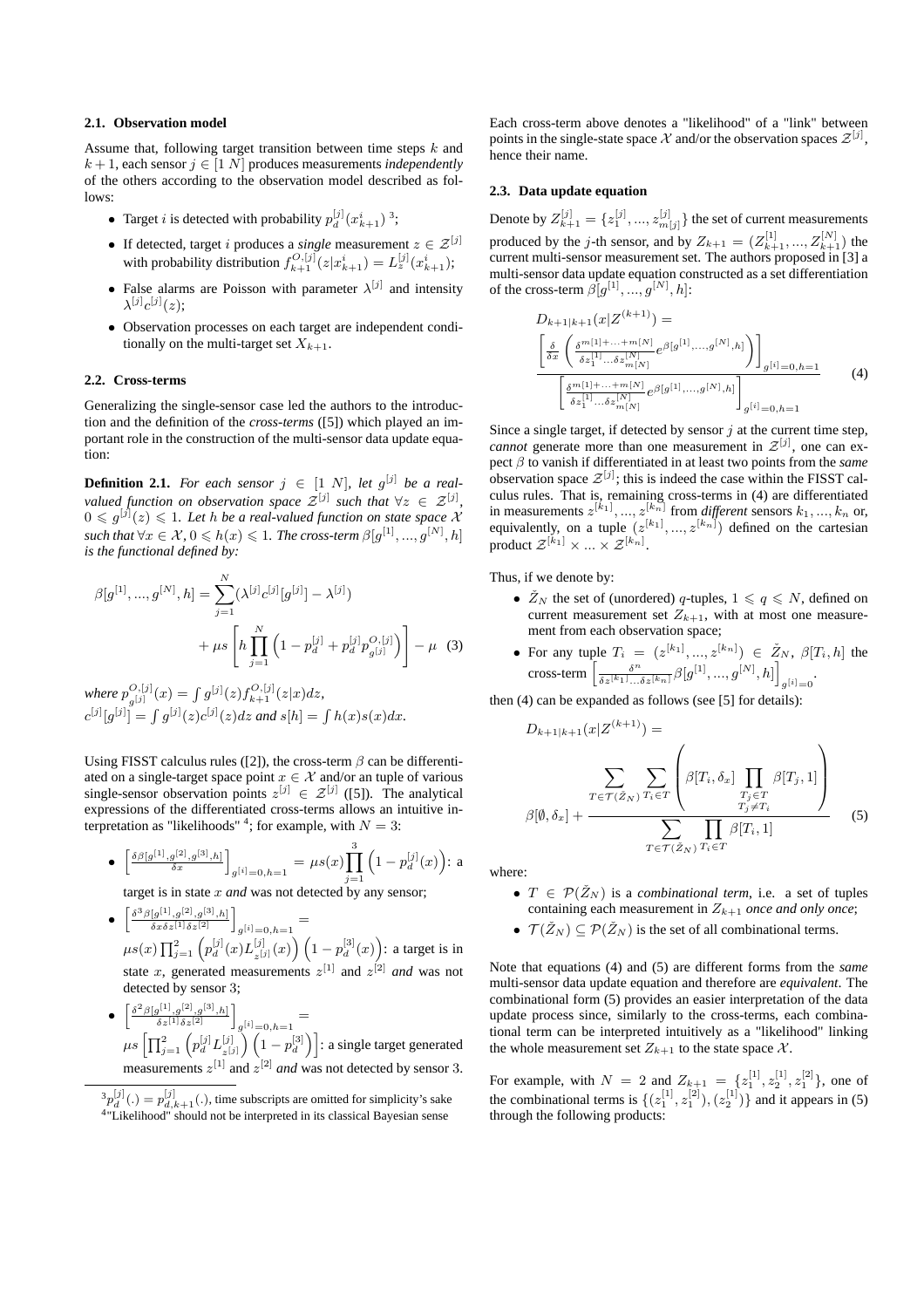- $\beta[(z_1^{[1]}, z_1^{[2]}), 1]\beta[(z_2^{[1]}), 1]$ : a target generated *both*  $z_1^{[1]}$  and  $z_1^{[2]}$ , another source generated  $z_2^{[1]}$  *only* (either target or false alarm);
- $\beta[(z_1^{[1]}, z_1^{[2]}), \delta_x]\beta[(z_2^{[1]}), 1]$ : a target is in x *and* generated *both*  $z_1^{[1]}$  and  $z_1^{[2]}$ , another source generated  $z_2^{[1]}$  *only* (either target or false alarm);
- $\beta[(z_1^{[1]}, z_1^{[2]}), 1]\beta[(z_2^{[1]}), \delta_x]$ : a target is in x, generated  $z_2^{[1]}$ *and* was not detected by sensor 2, another target generated *both*  $z_1^{[1]}$  and  $z_1^{[2]}$ .

#### **2.4. Simplification by state and sensor partitioning**

In [5] the authors showed that if the sensor FOVs do not all overlap with each other, many differentiated cross-terms are likely to vanish in the multi-sensor data update (5). That is why the joint partitioning of the sensors and the state space was proposed ([5], [3]):

**Definition 2.2.** *For any sensor*  $j \in [1 \ N]$ *, let*  $F_{k+1}^{[j]} \subset \mathcal{X}$  *denote its field of view at time* k + 1 *defined as:*

$$
\forall x \in \mathcal{X}, x \in F_{k+1}^{[j]} \Leftrightarrow p_{d,k+1}^{[j]}(x) \neq 0 \tag{6}
$$

*Define the equivalence relation "cross"*  $(\leftrightarrow)$  *between sensors as:* 

$$
\forall i, j \in [1 \ N], (i \leftrightarrow j) \Leftrightarrow (F_{k+1}^{[i]} \cap F_{k+1}^{[j]} \neq \emptyset) \tag{7}
$$

Let  ${P_S(p)}_{p=1}^P$  *be the sensor partition of*  $[1\ N]$  *formed by the equivalence classes of the transitive closure of the "cross" relation.* Let  $\{P_T(p)\}_{p=0}^P$  <sup>5</sup> be the space partition of the state space  $\mathcal X$  defined *by:*

$$
P_T(p) = \begin{cases} \n\overline{\bigcup_{j=1}^{N} F_{k+1}^{[j]}} & (p = 0) \\
\bigcup_{j \in P_S(p)} F_{k+1}^{[j]} & (p \neq 0)\n\end{cases}
$$
\n(8)

*Finally, for any element*  $P_S(p)$  *ot the sensor partition, let*  $n_p$  =  $|P_S(p)|$  *denotes the number of sensors in*  $P_S(p)$ *, and let*  $p_1, ..., p_{n_p}$ *denote the increasing indexes in* [1 N] *of sensors belonging to*  $P_S(p)$ .

Then, equation (5) can be simplified ([5]) and is equivalent to:

$$
D_{k+1|k+1}(x|Z^{(k+1)}) =
$$
\n
$$
\begin{cases}\nD_{k+1|k}(x|Z^{(k)}) & (x \in P_T(0)) \\
\sum_{\substack{T \in \mathcal{T}(\tilde{Z}_{N_p}^{(p)})}} \sum_{T_i \in T} \left( \beta_p[T_i, \delta_x] \prod_{\substack{T_j \in T \\ T_j \neq T_i}} \beta_p[T_j, 1] \right) \\
\beta_p[\emptyset, \delta_x] + \frac{\sum_{\substack{T \in \mathcal{T}(\tilde{Z}_{N_p}^{(p)}) \\ T_i \in T(\tilde{Z}_{N_p}^{(p)})}} \prod_{T_i \in T} \beta_p[T_i, 1] \\
(x \in P_t(p), p \neq 0)\n\end{cases}
$$
\n(9)

 ${}^{5} \{P_{S}(p)\}_{p=1}^{P}$  =  $\{P_{S,k+1}(p)\}_{p=1}^{P_{k+1}}$  and  $\{P_{T}(p)\}_{p=0}^{P}$  =  ${P_{T,k+1}(p)}_{p=0}^{P_{k+1}}$ , time subscripts are omitted for simplicity's sake.

where  $\beta_p$  is the cross-term restricted to sensors  $j \in P_S(p) \subset [1 \ N]$ and to the subregion  $P_T(p) \subset \mathcal{X}, \mathcal{T}(\check{Z}_{N_p}^{(p)})$  is the set of combinational terms restricted to measurements from sensors  $j \in P_S(p)$ . As illustrated on a simple scenario in [3], the "brute force" (5) and the partition method (9) both yield the true data updated density since (5) and (9) are equivalent, yet the partition method spares itself the computation of vanishing cross-terms and is therefore significantly lighter.

#### **3. SIMULATION**

Since the single-sensor equivalent of equation (4) has a nice analytical expression and is easy to compute ([2]), Mahler introduced the classical iterated-corrector approximation in which the singlesensor data update equation is applied  $N$  times successively, considering the measurements from sensor  $i$  at the  $i$ -th iteration. That is, the "iterated" method proceeds with sensors *sequentially* rather than *in a whole*. However, to the authors' knowledge, the quality of the approximation provided by the iterated method is unknown since it lacks a comparison with a true reference. The objective of this simulation is to evaluate the iterated method on a given scenario by comparing the PHD updated through the iterated method with the true reference PHD, available thanks to the partition method.

#### **3.1. Scenario description**

A target state  $\mathbf{x} \in \mathbb{R}^4$  is composed of position  $(x, y)$  and velocity  $(x, y)$  variables. Targets evolve according to a nearly constant velocity (NCV) model. The birth process is Poisson with a constant rate, new targets are spread uniformly in the state space. Targets die whenever reaching the edges of the 2-D position subspace. The test scenario lasts 500 time steps and involves up to 12 simultaneous targets. The ten sensors provide measurements with an independant Gaussian noise on range, bearing and eventually radial velocity. False alarms are Poisson and uniformly spread inside the FOV. Each sensor has its own set of sensing parameters (detection probability, FOV shape, false alarm rate, noise variances). Their FOVs are assumed fixed and spread as follows:



**Fig. 1**: Sensors' positions (dots) and FOVs in position subspace

The PHD multi-target tracker was implemented with a particle filter ([6]), in this particular case the "cross" relation (7) is restricted as follows: two sensors  $j_1$ ,  $j_2$  are said to cross each other if and only if at least one particle  $\tilde{\mathbf{x}}^i$  belongs to both FOVs. Note (fig. 1) that the FOV configuration is such that the sensor partition at any time is a